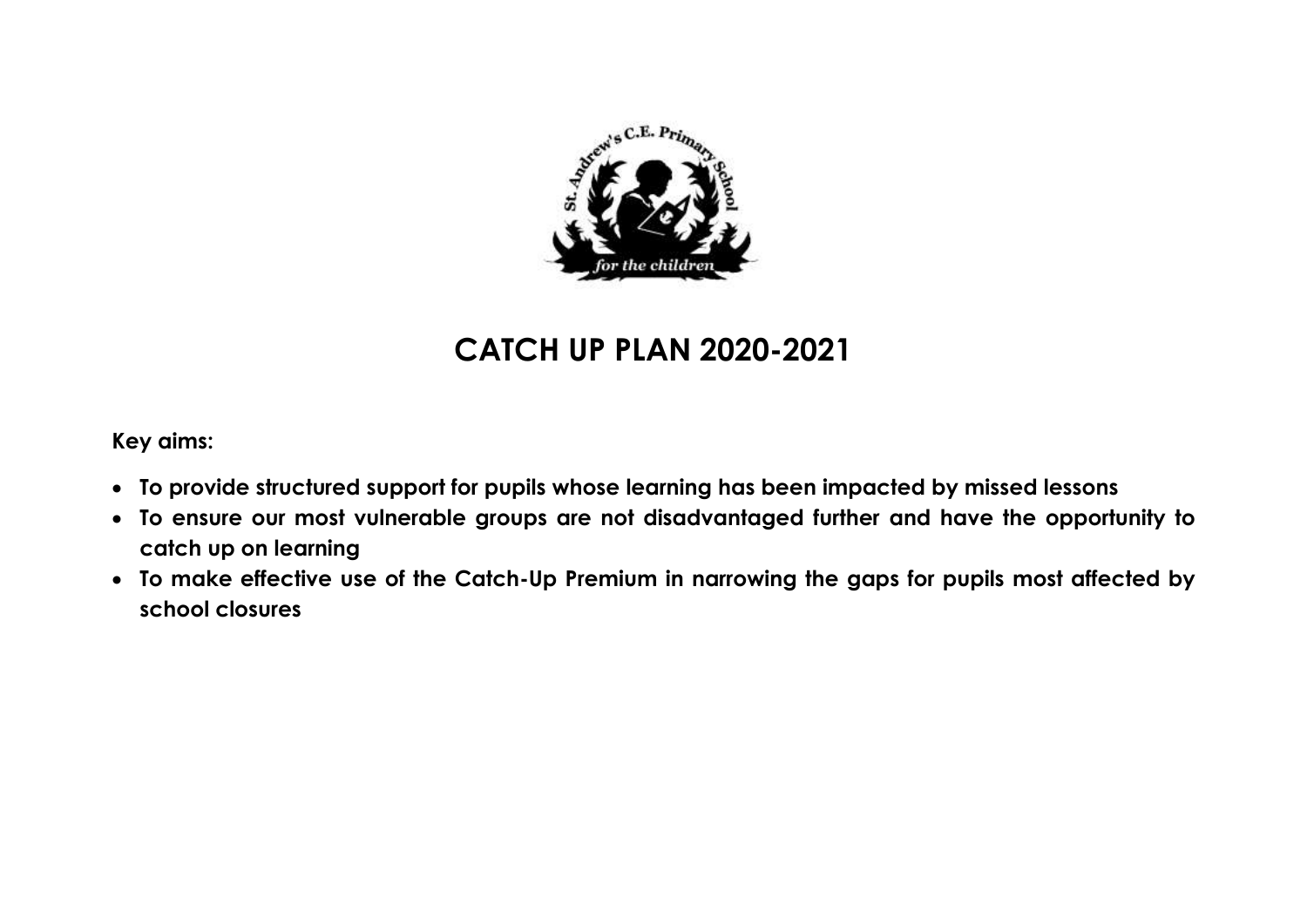## **Rationale:**

- We will avoid putting pupils under pressure to 'catch up' as consolidation of fundamental knowledge through focused teaching and prioritising and reinforcing content will increases pupil confidence and ensure new learning can be built on firm foundations
- Schools have been allocated £80 per pupil, which equates to approximately £16080 of Catch Up Premium for our school. We will prioritise support for pupils according to their needs
- Research suggests that school closures are likely to reverse progress made to narrow the gap between disadvantaged pupils and their peers. Estimates range from the gap widening from 11% to 75% (EEF)
- There is extensive evidence supporting the impact of high-quality one to one and small group tuition as a catch-up strategy (EEF)
- We know and understand that it is not possible to reteach every lesson that pupils missed as a result of school closure or future closures
- Smartly planned curriculum coverage and high-quality teaching will have a profound impact on catch up outcomes and pupil progress
- CPD and training will ensure every teacher is prepared and focused on how to achieve the best outcomes for pupils
- Targeted assessment and feedback will aid teachers to determine how to most effectively support their pupils
- In order to support pupils who have fallen behind furthest, structured interventions are likely to be necessary
- There is extensive evidence showing the long-term negative impact of beginning secondary school without secure English and Maths skills. Intervention programmes are likely to have the greatest impact where they meet a specific need, such as oral language skills or aspects of reading (EEF)
- Our curriculum is designed so that pupils are constantly revisiting and revising concepts
- We recognise pupils are entitled to a broad and balanced curriculum and teaching all subjects will have a positive impact on learning so foundation subjects will not be sacrificed to prioritise core ones
- We recognise that parents have a key role to play in supporting children's learning and it will be essential that we work together and communicate effectively with parents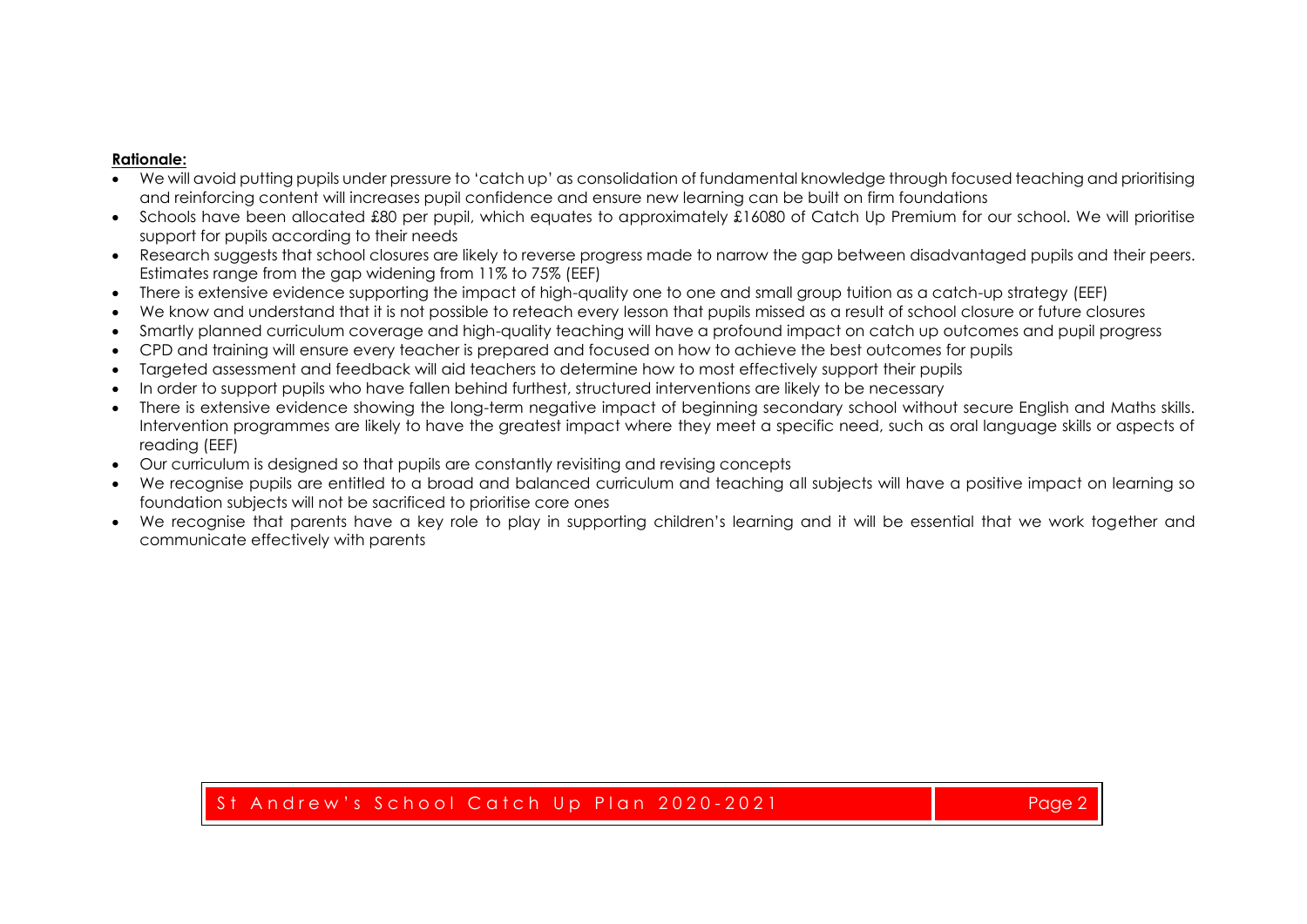## **Phase 1 – Identification**

The identification phase recognises that all children will have some gaps and many pupils will get back on track after a period of consolidation. Effective curriculum planning, high quality teaching, CPD and training and incisive feedback are active steps we can take to accelerate learning. Incisive, 'low-stake' assessment will be used to identify subject specific areas where pupils have forgotten or misunderstood key concepts and ensure new material being covered builds on secure foundations. During this phase, we will identify our most vulnerable pupils who, as a result of classroom monitoring and informal assessments, are deemed to be significantly behind their peers at this stage and unlikely to catch up with the consolidation lessons planned for all pupils. We will also look at pupils who may not have actively engaged in remote learning and/or have experienced significant difficulty, such as bereavement, that may be a barrier to learning.

| Objective                                                                 | <b>Actions</b>                                                                                                                                                                                                       | Lead staff | <b>Success Outcomes</b>                                                                                                          | Cost<br><b>Implications</b> | <b>Time</b><br>scale                 | Impact |
|---------------------------------------------------------------------------|----------------------------------------------------------------------------------------------------------------------------------------------------------------------------------------------------------------------|------------|----------------------------------------------------------------------------------------------------------------------------------|-----------------------------|--------------------------------------|--------|
| To assess significant<br>gaps in learning                                 | To use formative and summative<br>assessment to identify gaps<br>(Star maths, Phonics Check and<br>NFER)                                                                                                             | CT's/DH    | Teachers make accurate<br>judgements on pupils<br>who have gaps, based<br>on their assessments and<br>what these gaps are        |                             | <b>Before</b><br>Oct<br>half<br>term |        |
| To carry out initial<br>baseline<br>assessments for<br>pupils             | Use classroom observation of pupils<br>and assessments to identify where<br>children are in their learning now<br>Use scores from reading and<br>Comprehension age tests and NFER<br>Test                            | CT'S/DH    | Baseline assessments are<br>used as evidence to<br>inform pupil outcomes<br>and those in need of<br>catch up                     |                             | <b>Before</b><br>Oct<br>half<br>term |        |
| To identify which<br>content should be<br>covered in English<br>and Maths | Dialogue with Maths, Phonics and<br>SEN leaders regarding key content<br>needed for catch up<br>Maths lead to identify non-<br>negotiable missed content and 'light<br>touch' content<br>Use of Third Space Learning |            | Most essential curriculum<br>content, necessary for<br>pupils to catch up, is in<br>place ready for delivery                     |                             | <b>Before</b><br>Oct<br>half<br>term |        |
| To identify the most<br>vulnerable children                               | Who does/does not benefit from<br>additional catch up<br>Work with ELSA, Mrs Meagher or<br>Maths Tutor to identify our most<br>vulnerable groups.                                                                    |            | identification of pupils<br>who will be part of<br>intense catch up and<br>understand the rationale<br>for choosing these pupils |                             | <b>Before</b><br>Oct<br>half<br>term |        |

## St Andrew's School Catch Up Plan 2020-2021 and the company of the Page 3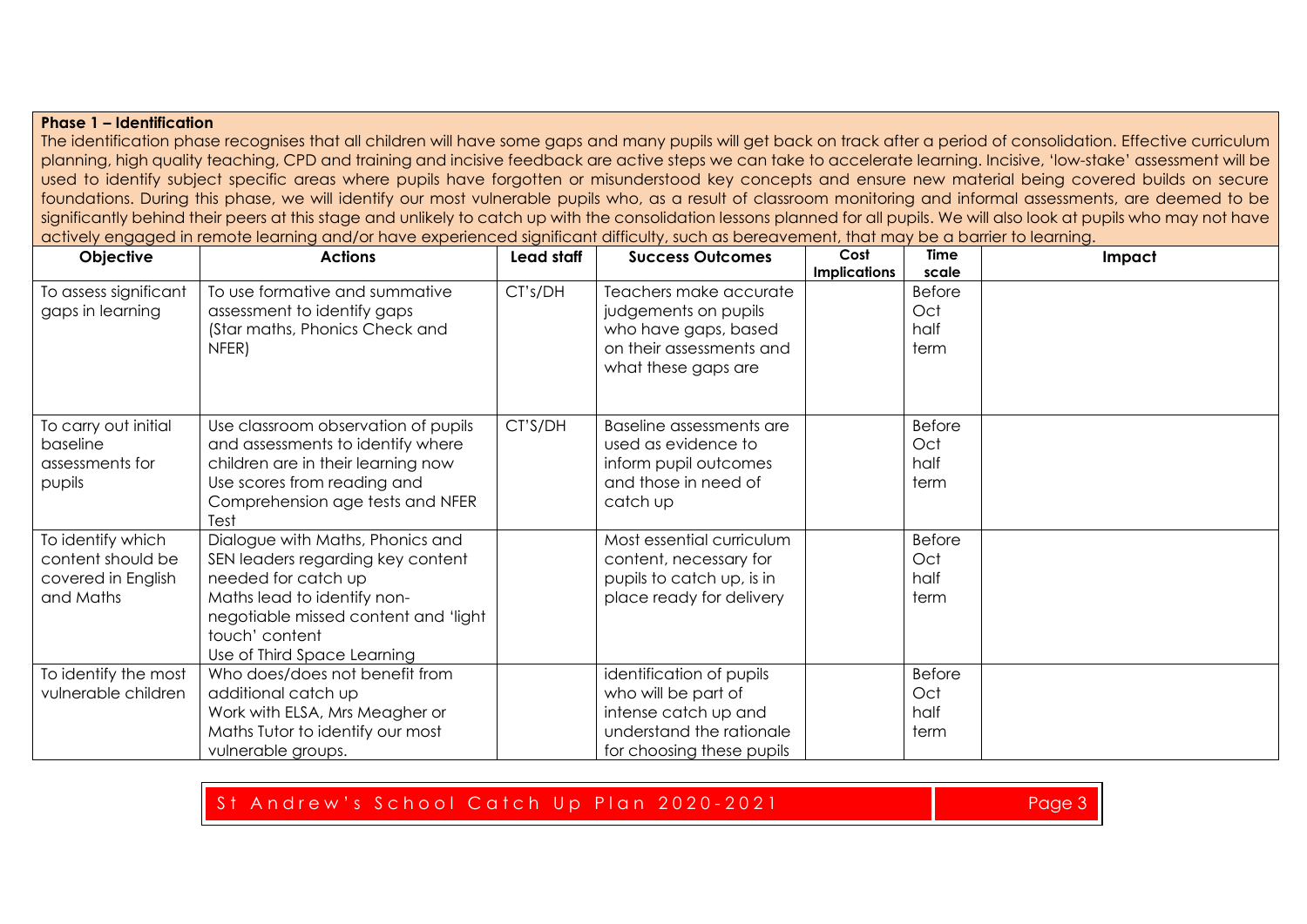## **Phase 2 – Planning**

The planning phase is based on education research (e.g. through the EEF) in order to inform best practice. During this phase, we will consider which parts of the curriculum are non-negotiable (concepts, knowledge and skills that all pupils need to understand), which parts are 'deeper concepts' that we'd like pupils to learn and which ones will have a 'light touch', as they do not impact pupils' level of understanding of a concept. Our curriculum is regularly evaluated and tailored to meet the needs of our pupils. Staff will continue to receive regular CPD on planning a smart curriculum, for all, as we know this will have a positive impact on progress. We will make decisions about how to deliver catch up interventions.

| Objective                                                              | <b>Actions</b>                                                                                                                                   | Lead staff | <b>Success Outcomes</b>                                                                                               | Cost<br><b>Implications</b>                       | <b>Time</b><br>scale | Impact |
|------------------------------------------------------------------------|--------------------------------------------------------------------------------------------------------------------------------------------------|------------|-----------------------------------------------------------------------------------------------------------------------|---------------------------------------------------|----------------------|--------|
| To research<br>effective and<br>relevant<br>interventions              | Staff to investigate interventions<br>which have the best impacts for the<br>needs of our children                                               | DH/MC      | We make effective use<br>of the interventions that<br>have the greatest<br>impact                                     | % of<br>Catch Up<br>premium<br>to be<br>confirmed | Oct<br>2020          |        |
| To decide which<br>knowledge needs<br>covering                         | Identify the essential concepts in<br>Maths and English<br>Work with class teachers on the gaps<br>they have identified in Phase 1               | CT's       | The most essential<br>curriculum knowledge in<br>English and Maths is<br>planned for when<br>delivering catch up work |                                                   | Oct<br>2020          |        |
| To continuously<br>revisit the features<br>of high-quality<br>teaching | INSET and CPD tailored around high-<br>quality teaching, learning and<br>feedback<br>Revisit what makes effective<br>differentiation             | CT's       | Quality first teaching has<br>the greatest impact on<br>outcomes for all pupils                                       | <b>INSET time</b>                                 | On-<br>going         |        |
| To ensure<br>curriculum planning<br>meets the needs of<br>pupils       | Continuously review the school's<br>curriculum<br>Teachers plan smartly to ensure<br>coverage of key content                                     | CT's DH    | Curriculum design<br>matches the needs of all<br>pupils                                                               |                                                   | On-<br>going         |        |
| To decide how a<br>catch up<br>programme will be<br>delivered          | Research to be conducted about<br>how interventions are delivered<br>Headteacher to work with teachers<br>to place children into small groups or | DH/MC      | Research and planning<br>informs best practice for<br>how to deliver catch up<br>programme                            |                                                   | Oct<br>2020          |        |

## St Andrew's School Catch Up Plan 2020-2021 and the state of the Page 4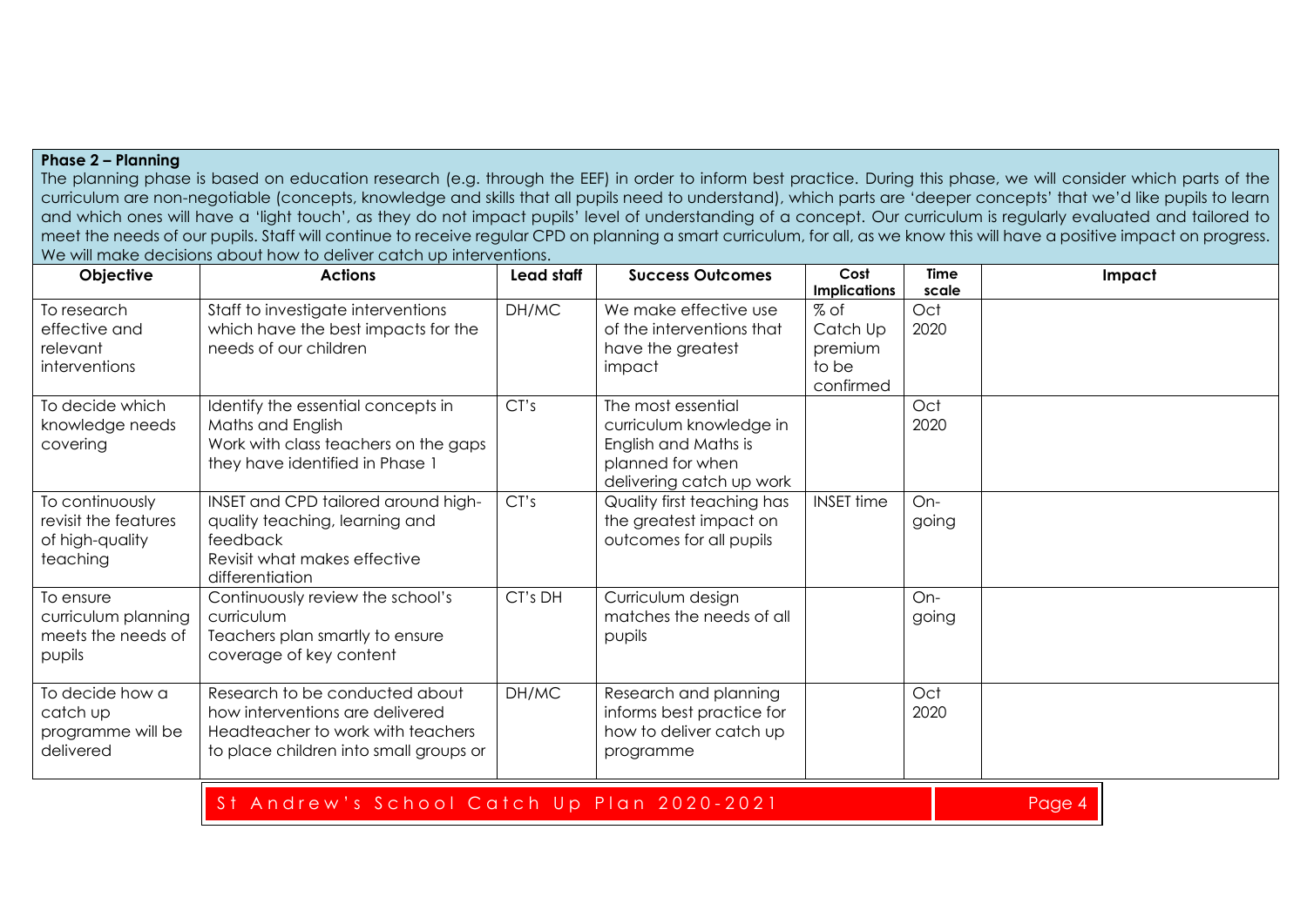|                                              | where pupils would benefit from 1:1<br>tutoring<br>Staff to be trained on how to deliver<br>catch up programmes and/or<br>interventions          |           |                                                                                         |             |  |
|----------------------------------------------|--------------------------------------------------------------------------------------------------------------------------------------------------|-----------|-----------------------------------------------------------------------------------------|-------------|--|
| To finalise a list of<br>children and adults | Use information gathered during<br>Phase 1 and 2 to produce groups<br>and individuals who will undertake<br>additional interventions or catch up | All staff | Children are placed in<br>relevant groups or are<br>correctly matched to a<br>I:1 adult | Oct<br>2020 |  |

#### **Phase 3 – Delivery**

Delivery of catch up should be intense and time limited because we want to fill gaps as quickly as possible so that pupils who have fallen behind can start doing the same work as their peers. Teaching should be targeted in order to fill pupils' specific gaps and staff delivering the catch up should be well-trained as high-quality teaching and modelling is key. Effective high-quality teaching involves: clear explanations, scaffolding and feedback. The use of knowledge organisers will allow staff and pupils to see exactly what they need to know.

| <b>Objective</b>                                                                       | <b>Actions</b>                                                                                                                           | Lead staff | <b>Success Outcomes</b>                                                                                                           | Cost<br><b>Implications</b> | <b>Time</b><br>scale | Impact |
|----------------------------------------------------------------------------------------|------------------------------------------------------------------------------------------------------------------------------------------|------------|-----------------------------------------------------------------------------------------------------------------------------------|-----------------------------|----------------------|--------|
| To ensure teacher<br>explanations are<br>clear                                         | Revisit high quality teaching in INSET<br>sessions<br>Monitoring of teaching in classrooms                                               |            | High quality teaching<br>always involves clear<br>explanations, scaffolding<br>and feedback and has<br>high impact of gap filling | <b>INSET time</b>           | On.<br>Going         |        |
| To ensure teachers<br>have the correct<br>resources to<br>support catch up             | Audit of resources needed<br>in curriculum lessons, where relevant                                                                       |            | Resources used in catch<br>up sessions are relevant<br>and used to support<br>learning                                            |                             | On-<br>going         |        |
| To support parents<br>and carers of<br>children in receipt<br>of additional<br>support | with parents of<br>Communication<br>children receiving extra support<br>Guidance for parents on how to<br>support their children at home |            | Parental engagement<br>increases and has a<br>positive impact on<br>outcomes                                                      |                             | On-<br>going         |        |

**Phase 4 – Review**

St Andrew's School Catch Up Plan 2020-2021 and the company of the Page 5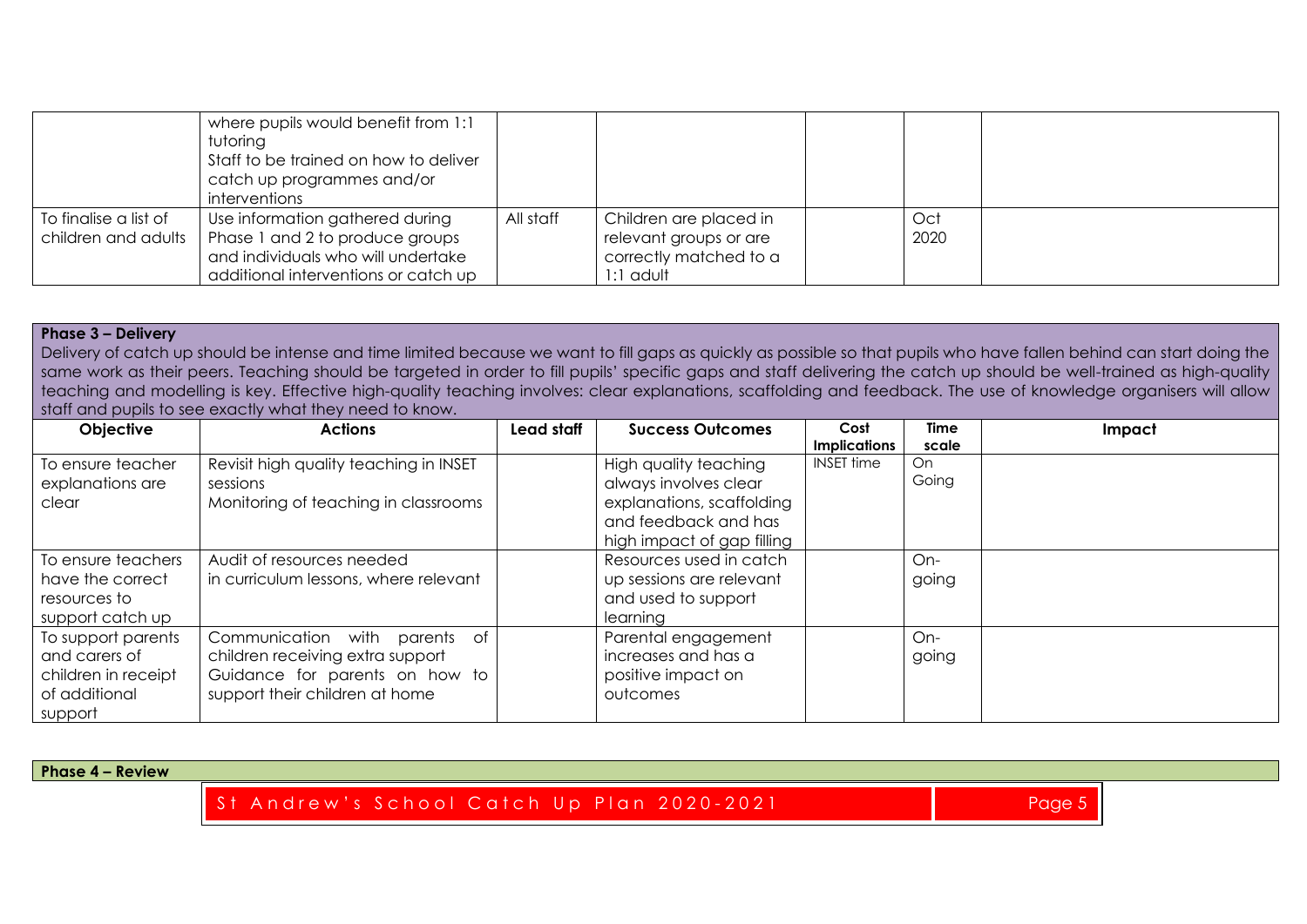This phase ensures constant review of the interventions and catch up taking place. We must endeavour to make sure pupils experience success and know that what they are doing is making a difference as this will motivate them to continue and improve outcomes. Pupils need to be given the opportunity to practise and apply what they have learnt. The review phase should monitor teacher workload and well-being.

| Objective                                                                  | <b>Actions</b>                                                                                                                                                  | Lead staff | <b>Success Outcomes</b>                                                                                     | Cost<br><b>Implications</b> | <b>Time</b><br>scale | Impact |
|----------------------------------------------------------------------------|-----------------------------------------------------------------------------------------------------------------------------------------------------------------|------------|-------------------------------------------------------------------------------------------------------------|-----------------------------|----------------------|--------|
| To ensure strategic<br>planning of<br>interventions for<br>greatest impact | Review the effectiveness of pupil<br>progress meetings<br>Intervention reflects classroom<br>practice                                                           |            | Intervention positively<br>impacts progress                                                                 |                             | Autumn<br>2020       |        |
| To continuously<br>monitor catch up<br>delivery                            | Assessments made and data<br>collected at the end of sessions<br>Observations of pupils<br>Work scrutiny<br>Monitor to ensure interventions are<br>time limited |            | Monitoring procedures<br>identify that catch up<br>programme is having<br>significant impact on<br>progress |                             | On-<br>going         |        |

**Phase 5 – Assessment and Impact**

When pupils have finished catch up, they will be provided with pre-teaching and post-teaching to ensure they are ready to re-enter the classroom and support understand afterwards.

St Andrew's School Catch Up Plan 2020-2021 and the company of the Page 6